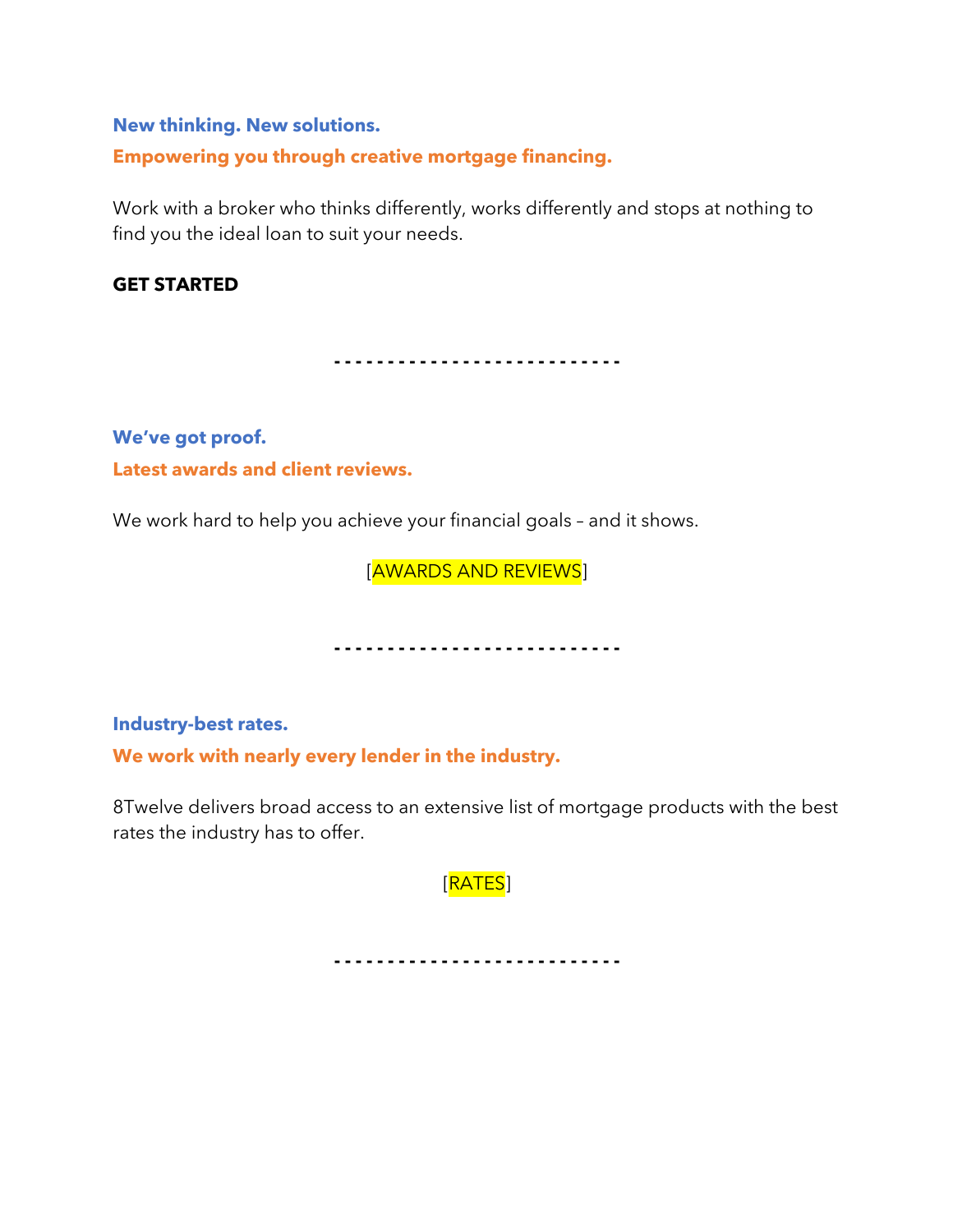#### **You're entitled to more.**

# **We help you get the best-fit mortgage at the lowest possible rate.**

Through the lender relationships we've built, the team we employ and the approach we take, 8Twelve is able to maximize your financial situation.

# [3 BUCKETS]

[MEET THE TEAM]

**- - - - - - - - - - - - - - - - - - - - - - - - - - -**

**Crunch the numbers.**

**Mortgage calculators for every purpose.**

Be it a first-time home purchase, a mortgage renewal, a renovation plan or a debt consolidation, form a plan based on your financial goals.

[CALCULATORS]

**- - - - - - - - - - - - - - - - - - - - - - - - - - -**

**Information is power. Explore the 8Twelve Knowledge Hub.**

Learn the ins and outs of our operation, get the latest pulse on the Canadian mortgage market or read about attractive programs for homeowners. It's all right here.

[RESOURCES]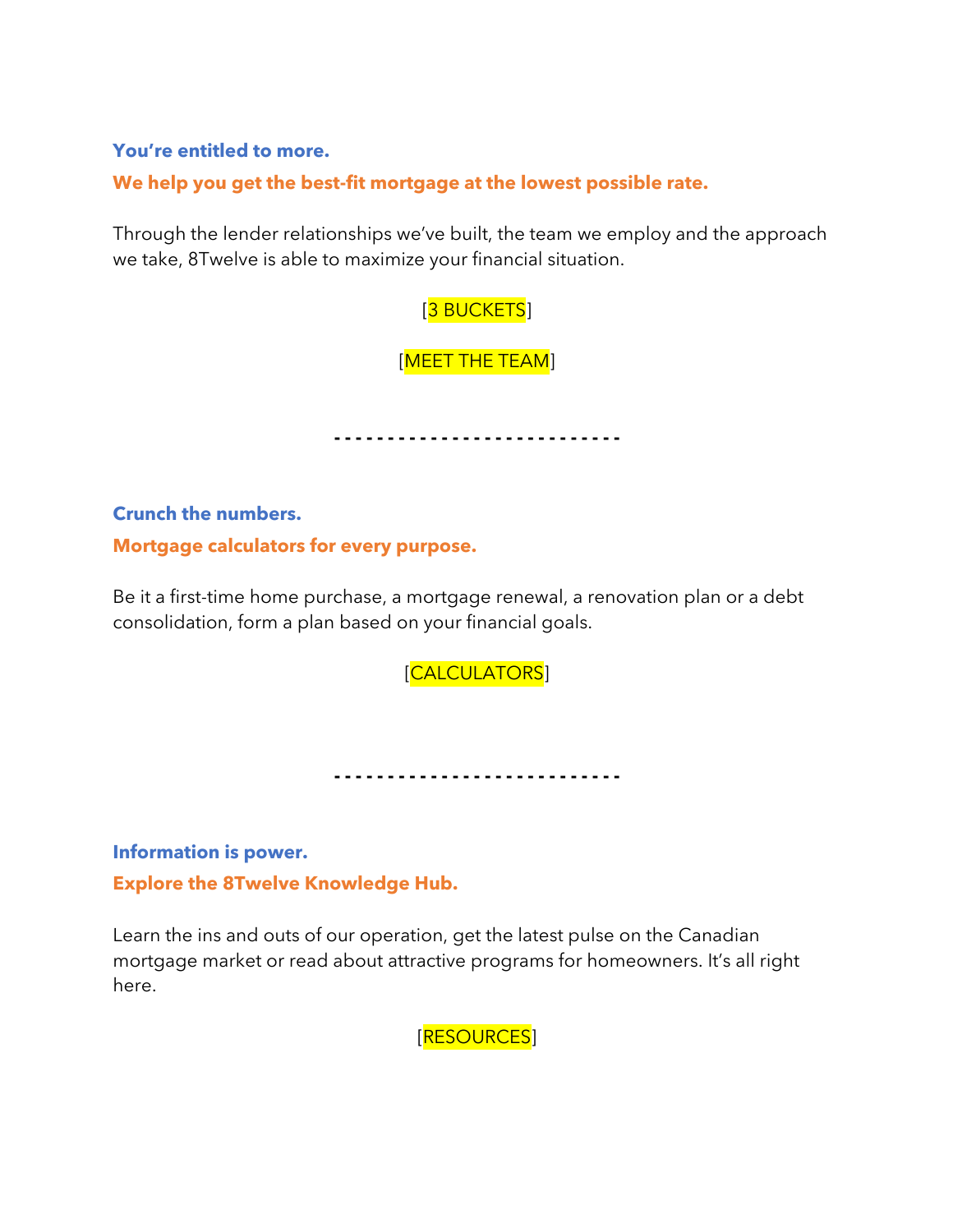----------------------------

**Ask us anything. We're always here to help.**

There are live agents ready and willing to answer any questions you might have about the mortgage process. Fire away!

[YOU ASK, WE ANSWER]

----------------------------

**Be in the know. Join our weekly newsletter.**

Stay informed. Understand your options. Get the most out of your home's equity. Or sign up to receive effective tips for homebuyers and all the ways you can stay ahead of the game as a borrower. No spam, we promise.

[SIGN UP FORM]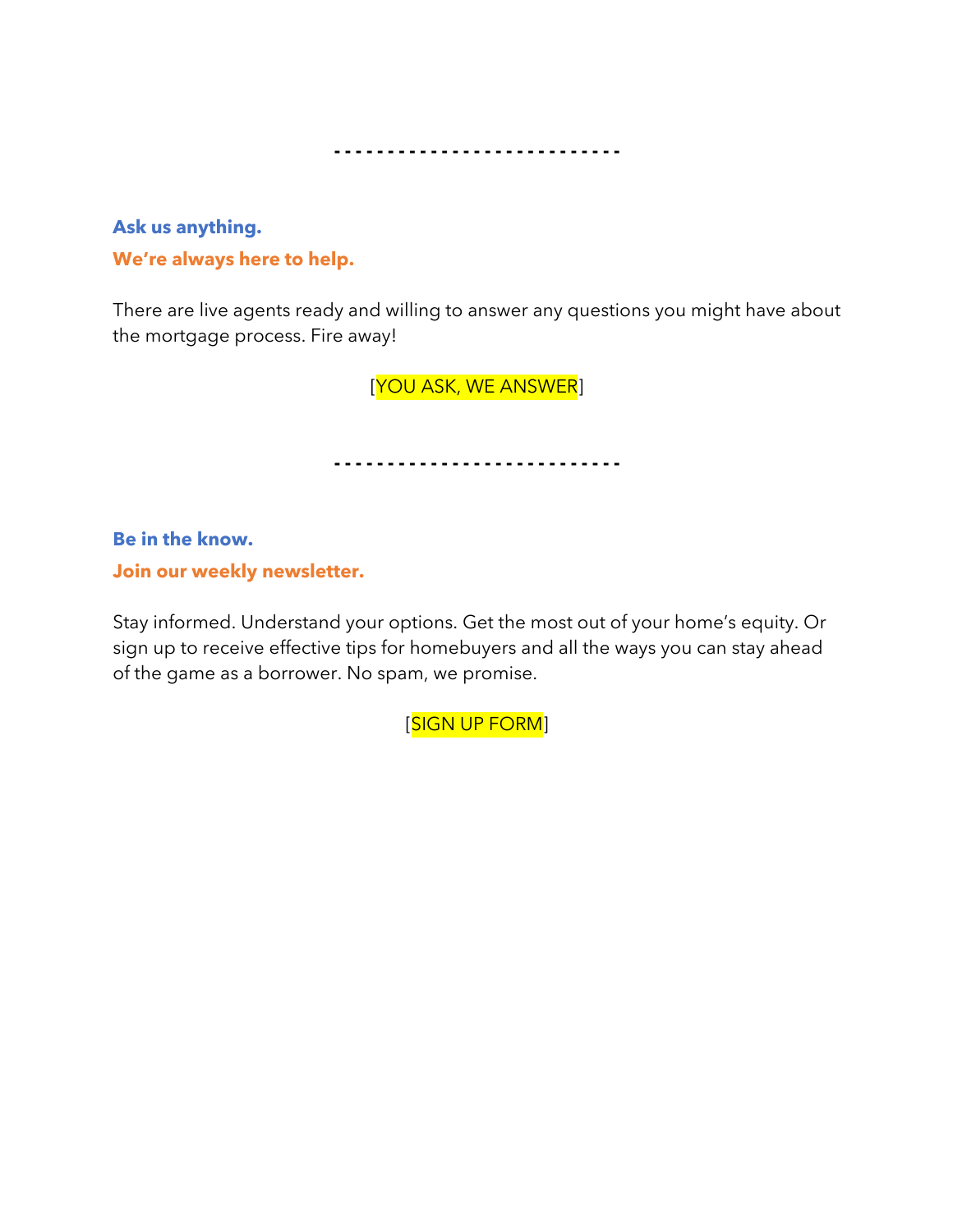# **HOME EQUITY LOAN**

# **Extract the cash equity in your home**

*What you need to know about home equity loans.*

# **Liquidate**

When you have built-up equity in your home, why not take advantage? If it's simply sitting there, it isn't serving you. Explore home equity loans to begin making good use of your property equity today.

# **One lump sum**

A home equity loan operates as a separate mortgage. We help you figure out the maximum amount you're entitled to and you decide on the final number. The loan is set up and the funds are released to you.

# **Fixed or variable interest rates**

Fixed or variable…that is the question. Whatever your preference, home equity loans have both options available to you. Solidify the rate upfront and enjoy one seamless monthly payment.

# **Get all the proceeds at once**

There's no need to wait for your money or draw from the loan on an as-needed basis. Once the deal is closed, you receive the full funds immediately to use as you wish.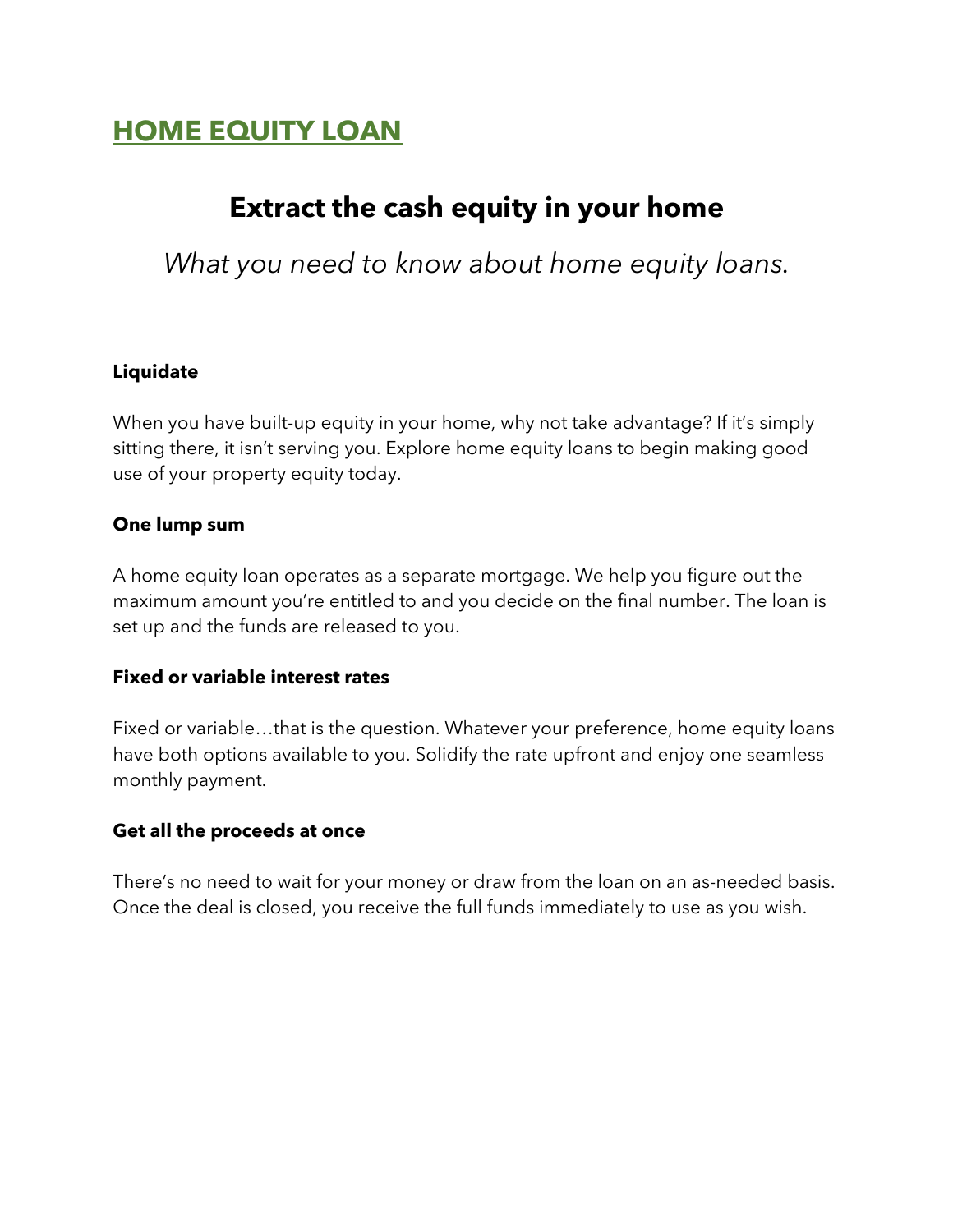# **HELOC**

# **Become financially free through the equity in your home**

*Figure out if a HELOC is for you.*

#### **Gain access to secured cash**

You've built up equity in your home. In other words, you now have access to secured cash that can give you financial freedom.

### **Enjoy monetary flexibility**

A HELOC, is a line of credit secured against your property. Just like a personal line of credit, the money is there whenever you need it. Don't need it? No problem, don't use it. There are no limitations or rules, and your HELOC cash can go towards anything you choose.

#### **Become cash-rich**

Whatever your immediate need, you now have the cash to act on it. Make an investment, take a much-deserved vacation, reno your home, fund your child's education or pay off a few credit cards for peace of mind.

#### **Keep interest rates low**

Because it is secured against your property, a HELOC has a far lower interest rate than your credit cards or personal lines of credit. The money is always accessible, but you pay only when you draw out funds.